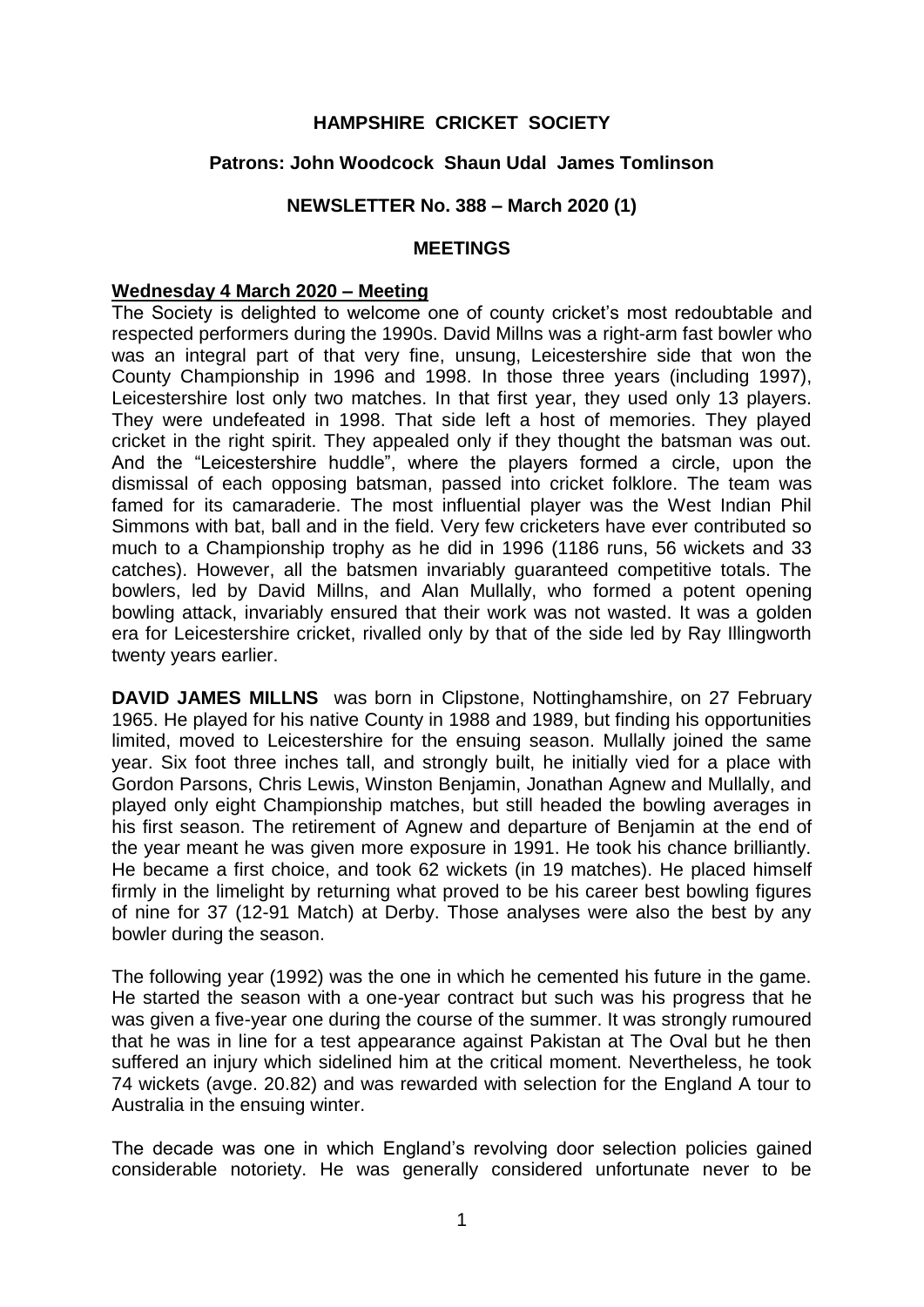selected for a test or full tour but perhaps the selectors considered injuries also seemed to intervene at an inconvenient time. He missed much of the 1993 and 1995 seasons because of that factor. However, when fully fit, he was a force to be reckoned with. In 1994, he enjoyed his most productive season with 76 wickets (avge. 25.01).

In 1996, he claimed four fewer when Leicestershire won the first of those Championships. It was in this year that he began to be considered as a genuine allrounder. Left-handed, he always batted late in the order. In the match against Essex at Grace Road, he enjoyed an all-round performance that relatively few men in the current era have achieved. He not only scored his maiden century (103), but also took ten wickets in the match (four for 74 and six for 54). He went on to make two further centuries, his highest being 121 at Northampton in 1997.

In 1998, his County were in contention to win all four competitions. As in 1996, they were unbeaten in the Championship. They also reached Lord's for the Benson and Hedges Cup Final, but were defeated in a rain affected match, lost their Nat West semi-final match against Derbyshire, snatching defeat from the jaws of victory, and finished fourth in the Sunday League. Our speaker was not as prolific in the Championship as he had been two years earlier (34 wickets and played in only 10 of the 17 matches). The final match of the season, against Surrey at The Oval, was effectively a shoot-out for the title. Leicestershire's batsmen made hay as they ran up a mammoth 585 for six declared (Ben Smith 204, Aftab Habib 114 and Paul Nixon 101 not out). In the Surrey reply, he and Mullally reduced the top order to eight for four; both men took two wickets. There was no way back for the home side and Leicestershire eventually triumphed by an innings.

Leicestershire were always careful to nurse their prized fast bowling asset. David Millns played little one-day cricket (though he did play in that Lord's final referred to above).

He was rewarded with a deserved benefit in 1999, but he endured another injury-hit season and was able to play in only six Championship matches. Nevertheless, he still gave glimpses of his best as he topped the bowling averages, averaging only 16.17 in taking 23 wickets.

He rejoined Nottinghamshire for the 2000 season. Initially, all seemed to be going well. He took five for 58 in the first match against Northamptonshire at Trent Bridge and was taking wickets regularly until the injury hoodoo struck again. David Millns finally called it a day in July of the following year after failing to regain fitness after a close season operation. His final figures were 553 wickets (avge. 27.35), 3082 runs (avge. 22.01) and 76 catches.

He is, of course, now a well-known figure on the county circuit as an umpire, decisive in his decision making. He has been a reserve umpire in six tests and one ODI. He has officiated in 133 Championship matches to date, umpired Hampshire's victory over Kent in the Royal London Cup Final at Lord's in 2019 and stood in the Vitality Blast Final at Edgbaston last summer. He has recently been appointed to the ECB's international panel for 2020. He has also umpired in first-class cricket in India and the West Indies, as well as the Bangladesh Premier League.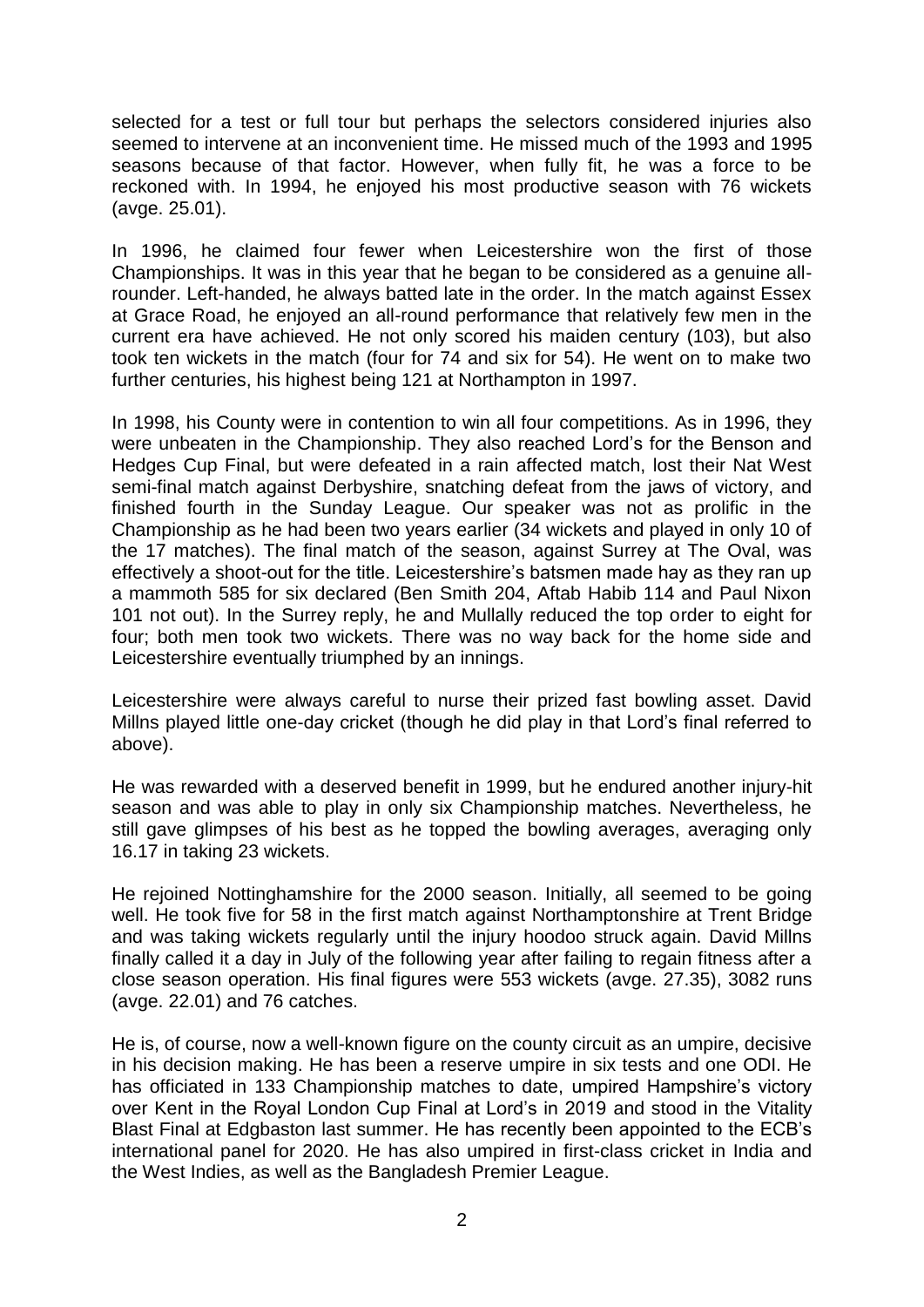He will be the sixth former Leicestershire cricketer to address the Society. His predecessors were MJK Smith (twice), Peter Willey, David Gower, Allan Mullally and Chris Lewis.

#### **Wednesday 5 February 2020 – Report**

Alan Fordham's address was full of interest. He started by recalling his career, beginning with his progression from club cricket for Bedford Town to the Northants' staff. He was in and out of the team initially but then blossomed under Allan Lamb's captaincy. He enjoyed five good seasons in the early 1990s. He became supremely confident and could not wait to play. And then suddenly it all changed. He realised he would not play for England, nor captain his County. These factors affected his mental attitude; he thought he would fail and was afraid of being hit on the head. It was a fascinating insight on the psychological pressures facing cricketers.

He left Northamptonshire to join the ECB and is now responsible for all aspects of the first-class game "outside of the ropes", particularly registration and fixtures. Brexit would affect registration as the Kolpak ruling would no longer apply. He felt it was likely that as from the 2021 season Counties would be allowed to play only two overseas players; the other nine would have to be qualified to play for England (Editor's Note: the PCA announced that the  $9 + 2$  equation above would be their preferred option on the following day. It seems that the Counties would need to resolve these situations where existing overseas/Kolpak contracts ran beyond the forthcoming season).

As regards scheduling of fixtures, there are two "fixed factors". The first priority is the Future Tours Programme which means that, as from 2020, six tests would need to be scheduled in every summer. The second priority was the decision made by the ECB three years ago that The Hundred would be played in July and August. The timetable in 2020 was influenced by the Tokyo Olympics. He asserted that the T20 competition would never be abandoned. The remaining two issues were therefore the scheduling of the Championship and the 50-overs tournament. It was felt undesirable to denude the former because of absence of players to The Hundred. He cited Sussex who have lost virtually their first team to The Hundred in 2020. Championship cricket therefore had to be fitted in within the parameters created by the scheduling of Tests, The Hundred and T20 cricket. As for the Women's game, the scheduling of International cricket was governed by the coverage of those three facts.

The ECB justified The Hundred on the basis that, apart from in the UK, and the Ashes in Australia, Test cricket has little or no attraction. He mentioned that New Zealand cricket revenues were kept afloat from television income from Indian tours, when matches were beamed to India. The ECB view was that The Hundred would create a new audience in terms of television viewers and those unable to watch live cricket at the moment. There was a commitment to maintaining 18 Counties, and ensuring the sustainability of not only county cricket, but the sport as a whole. The ECB had the opportunity to improve the game's finances in a five year window created by the television contracts for The Hundred.

Alan Fordham's address inevitably created a lively Q & A session. He never evaded any question, responding in a measured manner and with an informed appreciation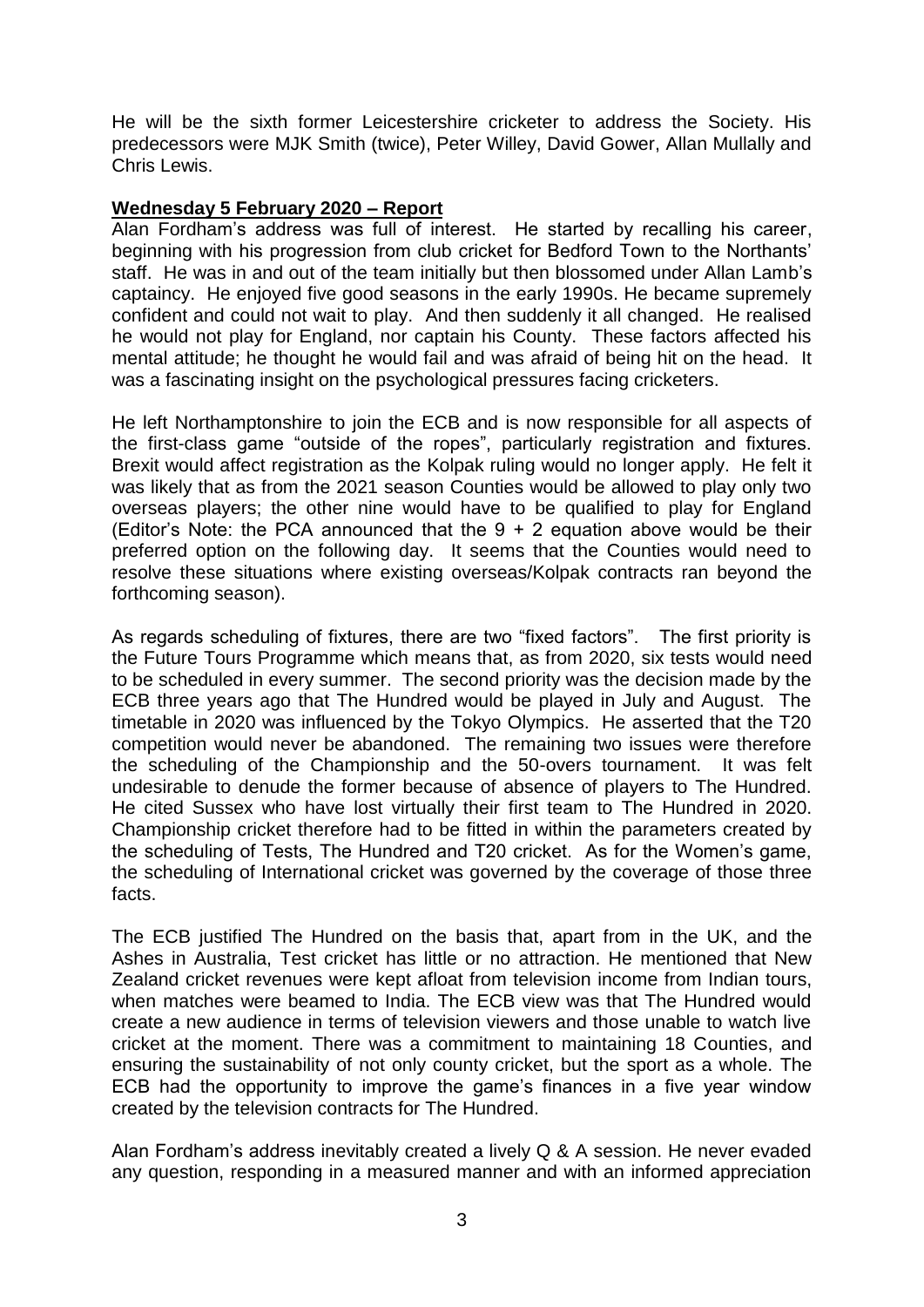of the importance of all facets of the current game. Whilst there were many unanswered and contentious issues about the future, members left the meeting with a much better understanding of how the cricketing programme in 2020 had evolved.

At the meeting, Alan Fordham received a donation of £100 for the PCA Trust. He expressed his warm thanks and gave a full explanation of how contributions to the PCA supported former players. He mentioned Winston Davis, a former County colleague and West Indian test cricketer, who is now paralysed following a fall from a tree. His quality of life in terms of being able to leave his home to participate in social and other activities is largely dependent on a specialist vehicle. His previous vehicle had gradually become unsustainable; a new one was funded by PCA members undertaking sponsored bike rides.

The meeting was held at The Red Lion in Overton, a mile or so north of Test Valley Golf Club, who had given some 24 hours notice that they were unable to host the meeting. However, they had nominated the Red Lion as a possible alternative venue and thanks to the efforts of our Hon. Secretary, John Hooper, who liaised with the pub, and our webmaster, Andy Ray, who notified members of the change of venue via email and the Society's website, the meeting was able to proceed as planned. Moreover, despite the short notice, some 45 members attended the meeting, the highest total in North Hampshire since November 2018.

#### **JAMES VINCE - MULTIPLE T20 WINNER**

Hampshire captain James Vince has now been a member of the winning side in t20 tournaments in four different countries. During this winter, he helped Paarl Rocks win the Mzansi Super League in South Africa. The Rocks were coached by Adrian Birrell. Vince made his best score of the winter when he struck an unbeaten 86 off 53 balls in the first match of the competition on his team's home turf at Boland Park.

Ten days after the Final in South Africa, he was playing for Sydney Sixers at the Sydney Cricket Ground in the KFC Twenty20 Big Bash. The Sixers went on to defeat Melbourne Stars in the Final. He thus completed a unique quartet, having previously played for victorious finalists in England, and Pakistan (see below). He earned fulsome praise from his team's coach, Greg Shipperd. In an interview in The Daily Mail, Shipperd said he was a template of how to bat for the club's youngsters, adding "there is no better technique in the game". Shipperd also paid tribute to his influence in the dressing room, commenting on his deep thinking, great cricket brain and willingness to share his knowledge. He said that Vince had played a number of strategically important innings during the tournament. Like Tom Graveney before him, another batsman of style, it seems that James Vince is more highly thought of in Australia than in England. Nathan Lyon, Hampshire's new signing for the summer, was also a member of the Sixers side.

At the time of writing Vince is about to play for Multan Sultans in the Pakistan Super League, for whom he played in their winning 2019 campaign. The Sultans must seem like a home from home. Other members of the squad include Rilee Rossouw and his former Hampshire team-mates Shahid Afridi, Sohail Tanvir and Imran Tahir.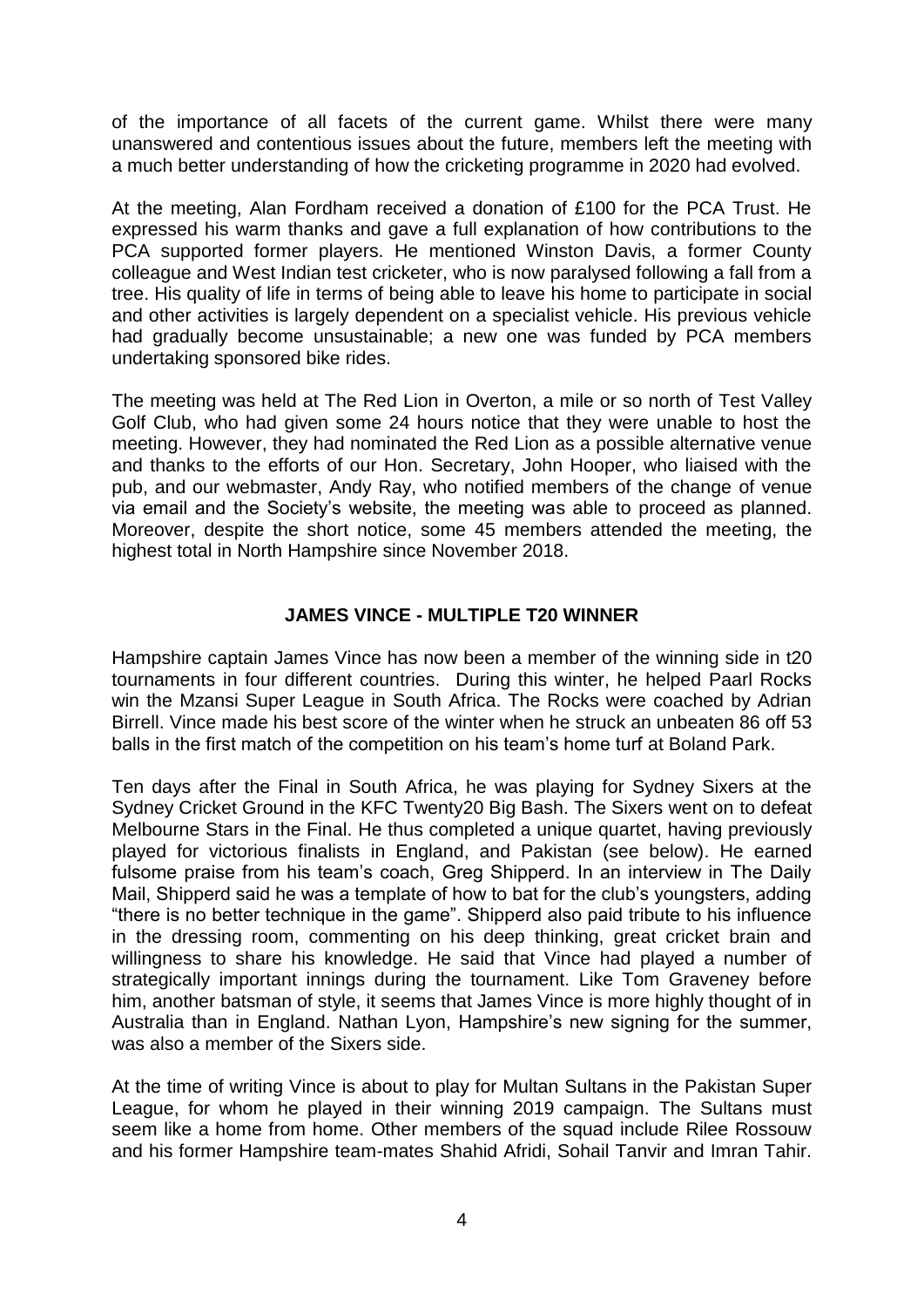Cricket in Multan was the subject of two fascinating articles in the March edition of *The Cricketer.* 

Vince was, of course, a member of England's winning t20 side in New Zealand, prior to playing in the domestic tournaments mentioned above. In 27 t20 matches prior to the start of the Pakistan Super League, he has scored 659 runs, including three half centuries.

**LIAM DAWSON** is enjoying a third consecutive season for Peshawar Zalmi in the Pakistan Super League.

#### **MASON CRANE**

Mason Crane has been playing for England Lions one-day squad in Australia. In a rain interrupted tour – New South Wales has suffered flooding after the cataclysmic bush fires – he played in three 50-over matches, taking five wickets. According to Cricket Archive, none of the matches was given official List A status.

During November, Crane played for Deccan Gladiators in a T10 tournament in Abu Dhabi. According to some reports, the performances in that 10-over slogathon influenced selection for England's t20 squad.

**RILEE ROSSOUW**, who will only play for Hampshire in t20 cricket this summer, appeared for Bangla Tigers in the above tournament. Crane dismissed him caught and bowled when the pair opposed each other. Rossouw is also playing alongside James Vince for Multan Sultans in the Pakistan Super League (see above), and scored a devastating century off just 44 balls last weekend.

#### **SAM NORTHEAST**

The prolific Sam Northeast was also selected for the England Lions' side in Australia. He had been included in the squad for their first-class programme. In the first match, against a Cricket Australia XI at the Blundstone Arena, Hobart, he suffered the misfortune of being dismissed without scoring a run. His colleagues piled up a mammoth 613-8d, with Dominic Sibley, Keaton Jennings and Dan Lawrence (Essex) all scoring centuries; the latter was particularly impressive in making 190 in four and a quarter hours. However, in the second innings, Northeast scored an unbeaten 46. The match was drawn. In the second match, the Lions recorded a nine wicket victory against Australia A; Northeast made only a single before being dismissed shortly before the close of the first day's play. Lawrence again stole a march on his rivals for a place in the England side by making 125 in three and a half hours. Northeast's fighting qualities are familiar to those who follow county cricket but, strangely, he has yet to do himself justice in representative matches. He was also not selected from any of The Hundred squads; far less gifted batsmen were. There is no doubt about his talent and pedigree. His record in domestic cricket in the last few seasons speaks for itself. Surely he will prosper soon.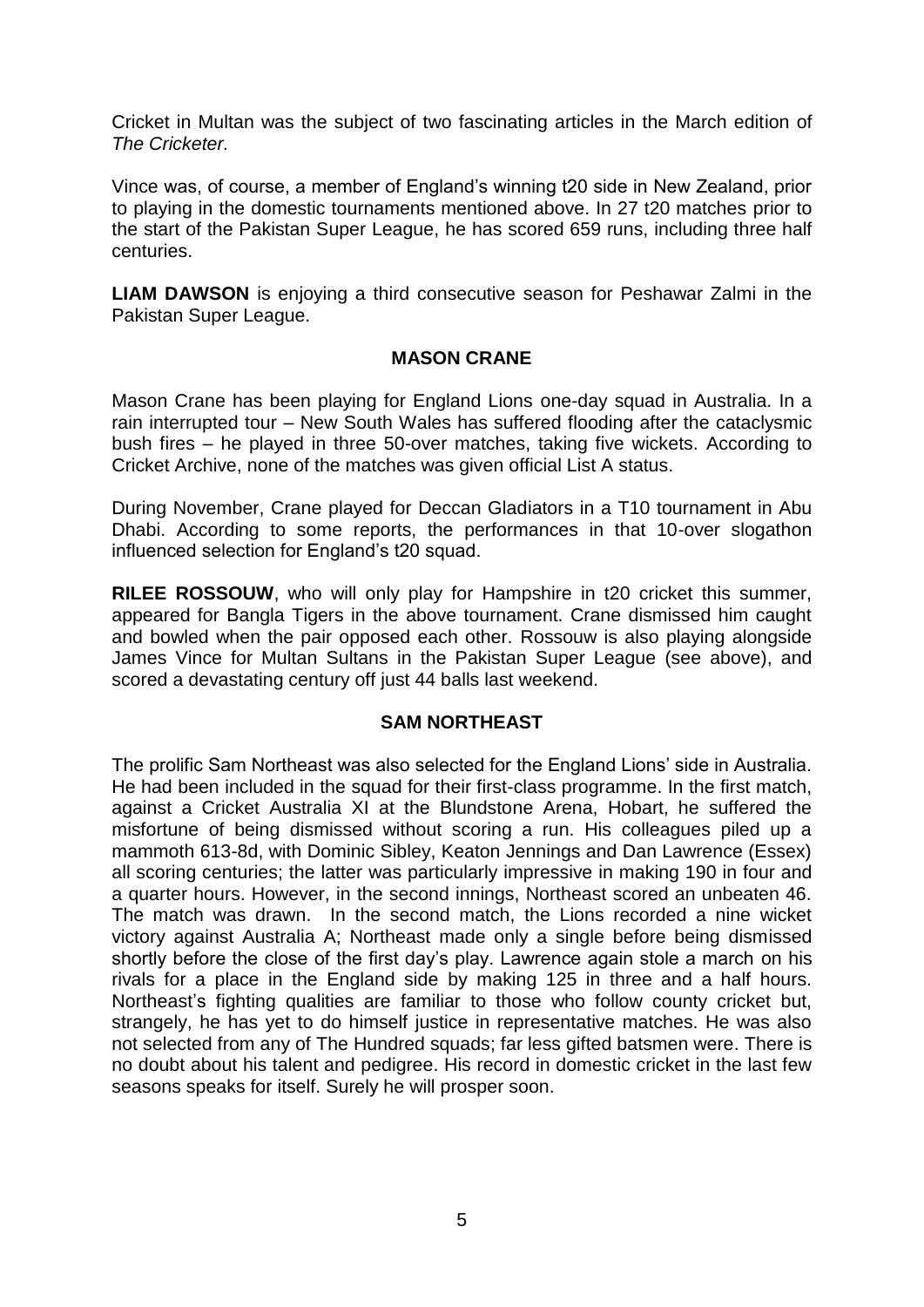## **CRICKET IN NEPAL**

Two Hampshire cricketers have played in Nepal this winter. **JIMMY ADAMS**  managed an MCC tour party to the country just after the end of last season. He played in five one-day matches, four of which were won. Their sole defeat – by five wickets - was at the hands of the full Nepal side. The tour finished with a first-class fixture against Nepal, from which Adams omitted himself, which MCC won by 208 runs.

The other Hampshire player to appear in the country was **IAN HOLLAND -** for the USA. His appearances there were the culmination of a trip which took in the Caribbean and the Middle East. Holland was born in Wisconsin, but raised in Australia. He played one match for Victoria but then came to Hampshire by virtue of English parentage. He was recruited by the Americans for the Regional Super-50 tournament, played in Trinidad. His best score was 59 not out off 37 balls against Guyana, when the USA recorded an unexpected eight run victory in a match determined by Duckworth/Lewis.

The USA then travelled to the Emirates for eight ODIs in League Two of the ICC World Cup. Their opponents were the UAE, Scotland, Oman and Nepal. Holland made his international debut in the first of those matches and went on to play in all eight fixtures. His team started well, winning their first three matches. They twice defeated the UAE and, surprisingly, Scotland. The cavalcade then travelled to Nepal for the last four matches, all played at Trithuvan University International Cricket Ground in Kirtipur. Holland thus became the first Hampshire player to appear in an ODI in Nepal. His eight matches yielded 244 runs (HS 75 v Nepal in Kirtipur) and seven wickets (BB three for 11 v UAE in Dubai). The USA ran out of steam at the end, conceding 276 runs to the Oman batsman (Holland was one of two bowlers to stem the flow of runs), before being bowled out for 35 by the Nepalese.

It will be interesting to see how cricket develops in both Nepal and the USA in the future. The former, like their near neighbours Afghanistan, are clearly a developing force. One of their players, Sandeep Lamichane, has won IPL and Hundred contracts respectively, for the Delhi Daredevils in 2019, and Oval Invincibles this summer. He will be paid £100,000 for the latter assignment. He is clearly a considerable cricketer.

As for the USA, notwithstanding the stadia capable of hosting the game, the organisation of cricket in the country has always been chaotic. One assumes that as Ian Holland possesses a UK passport, he can continue to play county cricket in the summer.

#### **NEW SIGNINGS**

Hampshire have signed **SCOTT WILLIAM CURRIE, AJEET SINGH DALE and THOMAS ANTONY RHYS SCRIVEN** on rookie contracts for 2020.

Currie was born in Poole on 2 May 2001. A right-handed batsman and right-arm fastmedium bowler, he made his  $2<sup>nd</sup>$  XI debut in 2018. He enjoyed a fine all-round match against Glamorgan at The Ageas Bowl last summer, scoring 127 not out and taking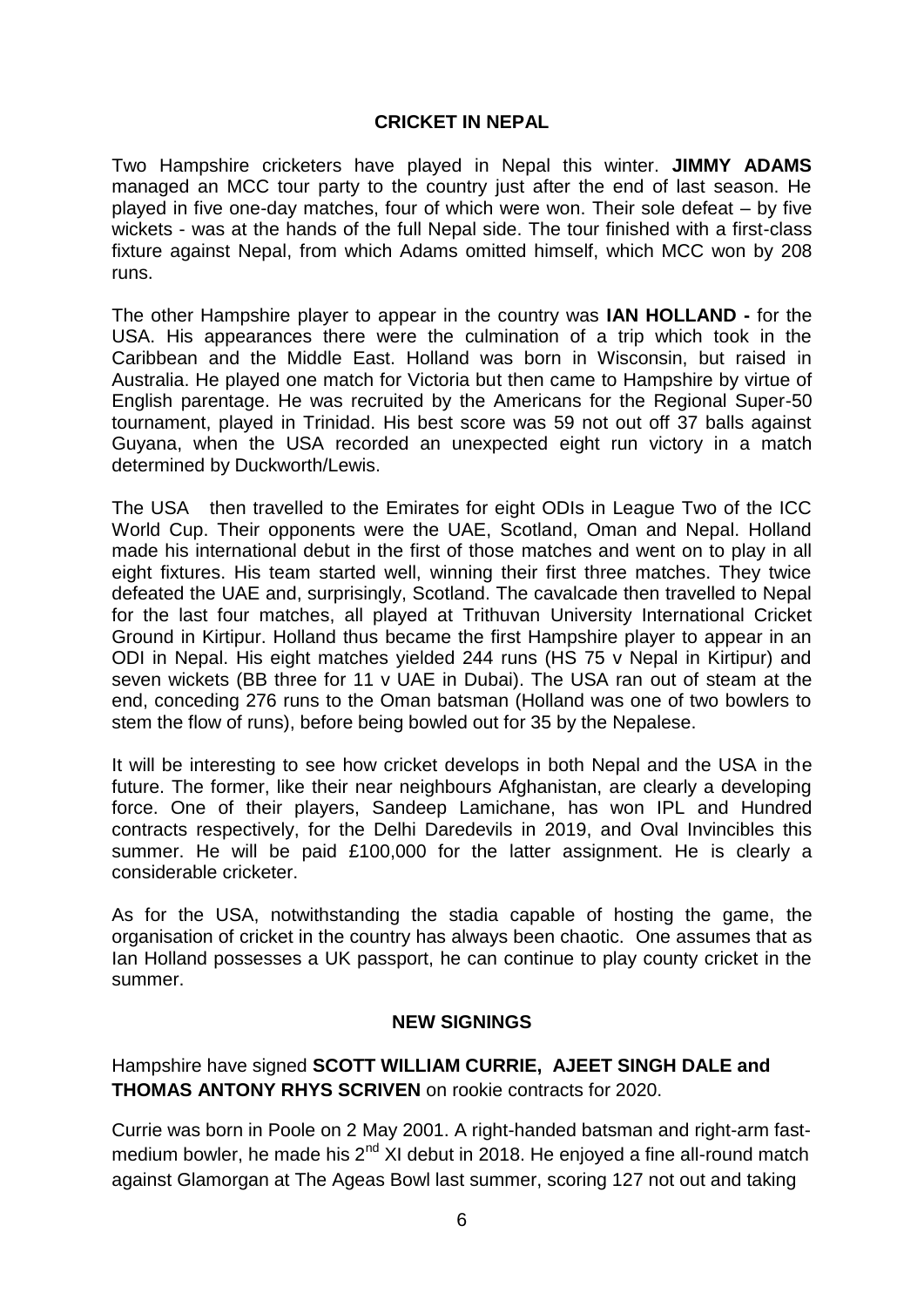four for 43. He toured the Caribbean and South Africa with England's Under-19 side this winter, and has played Minor Counties cricket for Dorset since 2017. His brother, Bradley, has played for Somerset, Hampshire and Surrey 2<sup>nd</sup> XIs.

Dale was born in Slough on 3 July 2000. Another right-arm fast-medium bowler and right-hand batsman, he made his  $2<sup>nd</sup>$  XI debut last summer. He originally progressed through the Surrey schools system. His club cricket has been with Andover and the Hampshire Academy side.

Scriven is the only one of the three with first team experience, having played one t20 match against Gloucestershire at The Ageas Bowl in 2018, when he bowled one over and did not bat. RHB and a right-arm medium pace bowler, he was born in Oxford on 18 November 1998, and made his  $2^{nd}$  XI debut in 2016. He toured Namibia, South Africa and New Zealand (where he played in the World Cup) with the England Under-19 side in 2017/18. He played for Berkshire last summer, and has appeared in club cricket for Henley in the Thames Valley League and the Hampshire Academy.

Hampshire have signed Pakistan's **SHAHEEN SHAH AFRIDI** for their t20 campaign. He is a current member of the Pakistan squad for all formats. Six foot six inches tall, he is a left-handed batsman but his main forte is his left-arm fast-medium bowling. Born in Khyber Agency on 6 April 2000, he made his first-class debut in September 2017. He played only one more first-class match in the following month, but was selected for the Pakistan A side against the England Lions in Abu Dhabi in November 2018, taking seven wickets in the match. He was catapulted into the Pakistan test side, against New Zealand, at the same venue, shortly afterwards. He has been a virtual regular ever since, touring South Africa, Australia, Zimbabwe and England in the process. Eight of his 13 first-class appearances have been in test matches. He has also played for his country in 19 ODIs, and 12 Twenty20 matches. He has already played one match at the Ageas Bowl: in that exciting ODI against England in May of last year, when Pakistan lost by 12 runs, whilst chasing a mammoth 374 for victory. After Hampshire's domestic t20 fixtures, he will be playing in The Hundred for Birmingham Phoenix, which will earn him £60,000.

# **SKERRYVORE writes with more views on the major contemporary issues facing the game**

2020 is sure to prove a pivotal year for the future of the game, with the introduction of The Hundred into the domestic schedule and the shape of Test cricket being actively reviewed. The arguments in favour of the former are being increasingly well rehearsed in *The Cricketer,* newspapers and a concentrated charm offensive being launched by the ECB and the hosting venues. Notwithstanding all the assurances